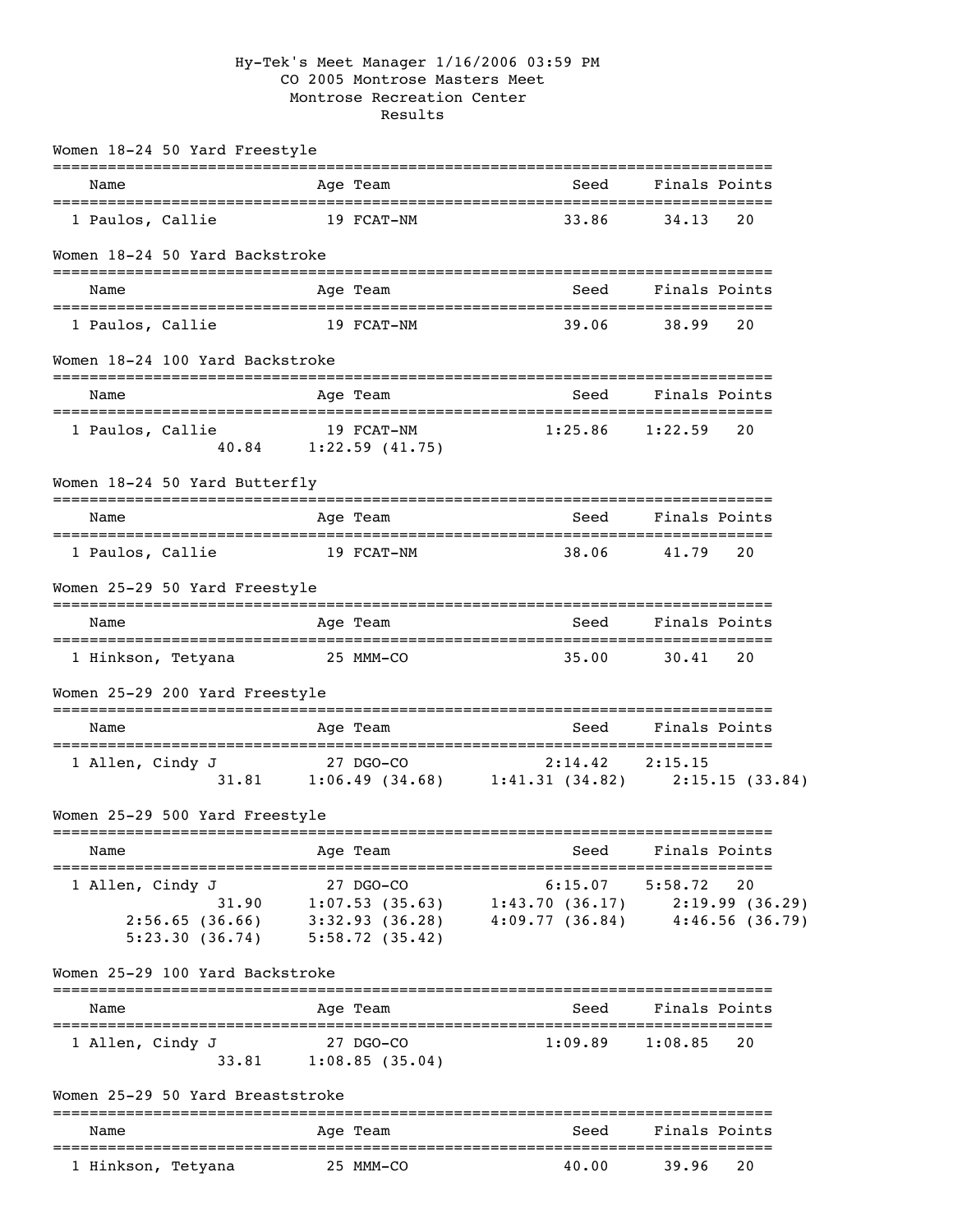| Women 25-29 100 Yard Butterfly          |                                                                                                                                                                                                   |                     |                        |
|-----------------------------------------|---------------------------------------------------------------------------------------------------------------------------------------------------------------------------------------------------|---------------------|------------------------|
| Name                                    | Age Team                                                                                                                                                                                          |                     | Seed Finals Points     |
| 1 Allen, Cindy J                        | 27 DGO-CO<br>$31.69$ $1:07.39$ (35.70)                                                                                                                                                            | $1:05.24$ $1:07.39$ | 20                     |
| Women 25-29 100 Yard IM                 |                                                                                                                                                                                                   |                     |                        |
| Name                                    | Age Team                                                                                                                                                                                          | Seed                | Finals Points          |
| 1 Hinkson, Tetyana                      | 25 MMM-CO<br>$40.85$ 1:23.98 (43.13)                                                                                                                                                              |                     | $1:30.00$ $1:23.98$ 20 |
| Women 30-34 500 Yard Freestyle          |                                                                                                                                                                                                   |                     |                        |
| Name                                    | Age Team                                                                                                                                                                                          |                     | Seed Finals Points     |
| 1 Moot, Lisa A                          | 5:33 MMM-CO 7:50.00 7:11.15 20<br>37.99 1:19.70 (41.71) 2:02.54 (42.84) 2:46.50 (43.96)<br>3:30.87 (44.37) 4:15.15 (44.28) 4:59.19 (44.04) 5:43.31 (44.12)<br>6:27.57 $(44.26)$ 7:11.15 $(43.58)$ |                     |                        |
| Women 30-34 100 Yard Butterfly          | ===========                                                                                                                                                                                       |                     |                        |
| Name                                    | Age Team                                                                                                                                                                                          | Seed                | Finals Points          |
| 1 Moot, Lisa A                          | 33 MMM-CO<br>$38.63$ 1:22.18 (43.55)                                                                                                                                                              |                     | $1:30.00$ $1:22.18$ 20 |
| Women 30-34 200 Yard IM                 |                                                                                                                                                                                                   |                     |                        |
| Name                                    | Age Team                                                                                                                                                                                          | Seed                | Finals Points          |
| 1 Moot, Lisa A                          | 33 MMM-CO<br>39.88 1:29.41 (49.53) 2:19.50 (50.09) 2:59.96 (40.46)                                                                                                                                |                     |                        |
| Women 35-39 100 Yard Freestyle          |                                                                                                                                                                                                   |                     |                        |
| Name                                    | Age Team                                                                                                                                                                                          |                     | Seed Finals Points     |
| 1 Hurford, Theresa M 39 MMM-CO<br>32.22 | $1:05.72$ (33.50)                                                                                                                                                                                 | $1:10.00$ $1:05.72$ | 20                     |
| Women 35-39 50 Yard Butterfly           |                                                                                                                                                                                                   |                     |                        |
| Name                                    | Age Team                                                                                                                                                                                          | Seed <b>Seed</b>    | Finals Points          |
| 1 Hurford, Theresa M                    | 39 MMM-CO                                                                                                                                                                                         | 32.14               | 33.64<br>20            |
| Women 35-39 100 Yard IM                 |                                                                                                                                                                                                   |                     |                        |
| Name                                    | Age Team                                                                                                                                                                                          | Seed                | Finals Points          |
| 1 Hurford, Theresa M                    | 39 MMM-CO<br>35.68 1:16.15 (40.47)                                                                                                                                                                | $1:17.95$ $1:16.15$ | 20                     |
| Women 40-44 200 Yard Freestyle          |                                                                                                                                                                                                   |                     |                        |
| Name                                    | Age Team                                                                                                                                                                                          |                     | Seed Finals Points     |
| 1 Olson, Cheryl L<br>33.40              | $44$ GJD-CO<br>$1:09.20(35.80)$ $1:46.87(37.67)$ $2:25.60(38.73)$                                                                                                                                 | $2:50.00$ $2:25.60$ |                        |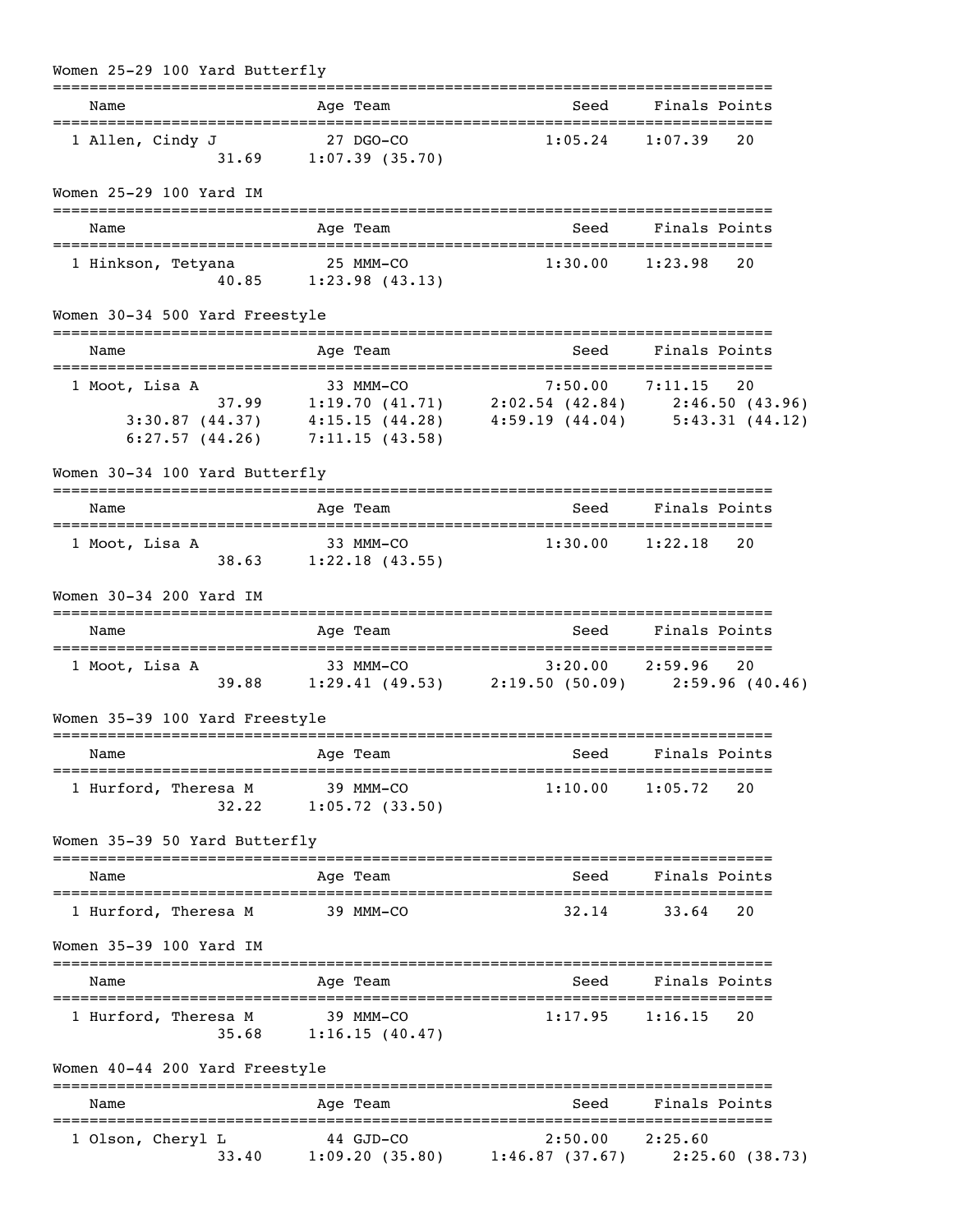| Women 40-44 500 Yard Freestyle                                  |                                                                                                                                                                                                                             | :======================= |                             |  |
|-----------------------------------------------------------------|-----------------------------------------------------------------------------------------------------------------------------------------------------------------------------------------------------------------------------|--------------------------|-----------------------------|--|
| Name                                                            | Age Team                                                                                                                                                                                                                    | Seed                     | Finals Points               |  |
| 1 Olson, Cheryl L                                               | L 44 GJD-CO 7:00.00 6:29.22 20<br>36.18 1:14.46 (38.28) 1:52.43 (37.97) 2:31.06 (38.63)<br>$3:09.46$ (38.40) $3:48.89$ (39.43) $4:28.75$ (39.86) $5:08.87$ (40.12)<br>$5:49.25(40.38)$ $6:29.22(39.97)$                     |                          |                             |  |
| Women 40-44 100 Yard Butterfly                                  |                                                                                                                                                                                                                             |                          |                             |  |
| Name                                                            | Age Team                                                                                                                                                                                                                    | Seed                     | Finals Points               |  |
| 1 Olson, Cheryl L                                               | $44$ GJD-CO<br>$37.87$ 1:18.32 (40.45)                                                                                                                                                                                      | $1:45.00$ $1:18.32$      | 20                          |  |
| Women 40-44 100 Yard IM                                         |                                                                                                                                                                                                                             |                          |                             |  |
| Name                                                            | Age Team                                                                                                                                                                                                                    |                          | Seed Finals Points          |  |
| 1 Olson, Cheryl L                                               | $44$ GJD-CO<br>$34.87$ 1:15.97 (41.10)                                                                                                                                                                                      | $1:45.00$ $1:15.97$      | 20                          |  |
| Women 55-59 500 Yard Freestyle                                  |                                                                                                                                                                                                                             |                          |                             |  |
| Name                                                            | Age Team                                                                                                                                                                                                                    | Seed                     | Finals Points               |  |
| 1 Nelson, MaryAnne                                              | me<br>42.81 55 DGO-CO<br>47.53) 7:50.00 7:52.60 20<br>42.81 1:30.34 (47.53) 2:18.85 (48.51) 3:06.34 (47.49)<br>3:55.70 (49.36) $4:43.94$ (48.24) $5:31.70$ (47.76) $6:19.86$ (48.16)<br>$7:06.86$ (47.00) $7:52.60$ (45.74) |                          |                             |  |
| Women 55-59 50 Yard Breaststroke                                |                                                                                                                                                                                                                             |                          |                             |  |
| Name                                                            | Age Team                                                                                                                                                                                                                    | Seed                     | Finals Points               |  |
| 1 Nelson, MaryAnne                                              | 55 DGO-CO                                                                                                                                                                                                                   | 40.30                    | 42.26 20                    |  |
| Women 55-59 100 Yard Breaststroke<br>========================== |                                                                                                                                                                                                                             |                          |                             |  |
| Name                                                            | Age Team                                                                                                                                                                                                                    | Seed                     | Finals Points               |  |
| 1 Nelson, MaryAnne<br>44.30                                     | 55 DGO-CO<br>1:32.65(48.35)                                                                                                                                                                                                 | 1:28.00                  | 20<br>1:32.65               |  |
| Women 55-59 100 Yard IM                                         |                                                                                                                                                                                                                             |                          |                             |  |
| Name                                                            | Age Team                                                                                                                                                                                                                    | Seed                     | Finals Points               |  |
| l Nelson, MaryAnne<br>43.89                                     | 55 DGO-CO<br>1:28.03(44.14)                                                                                                                                                                                                 | 1:25.50                  | 1:28.03<br>20               |  |
| Men 30-34 50 Yard Breaststroke                                  |                                                                                                                                                                                                                             |                          |                             |  |
| Name                                                            | Age Team                                                                                                                                                                                                                    | Seed                     | Finals Points               |  |
| 1 Dohery, John G                                                | 33 FCAT-NM                                                                                                                                                                                                                  | 34.06                    | 20<br>33.82                 |  |
| Men 30-34 100 Yard Breaststroke                                 |                                                                                                                                                                                                                             |                          |                             |  |
| Name                                                            | Age Team                                                                                                                                                                                                                    | Seed<br>---------------  | Finals Points<br>---------- |  |
| 1 Dohery, John G<br>35.78                                       | 33 FCAT-NM<br>1:16.26(40.48)                                                                                                                                                                                                | 1:16.86                  | 1:16.26<br>20               |  |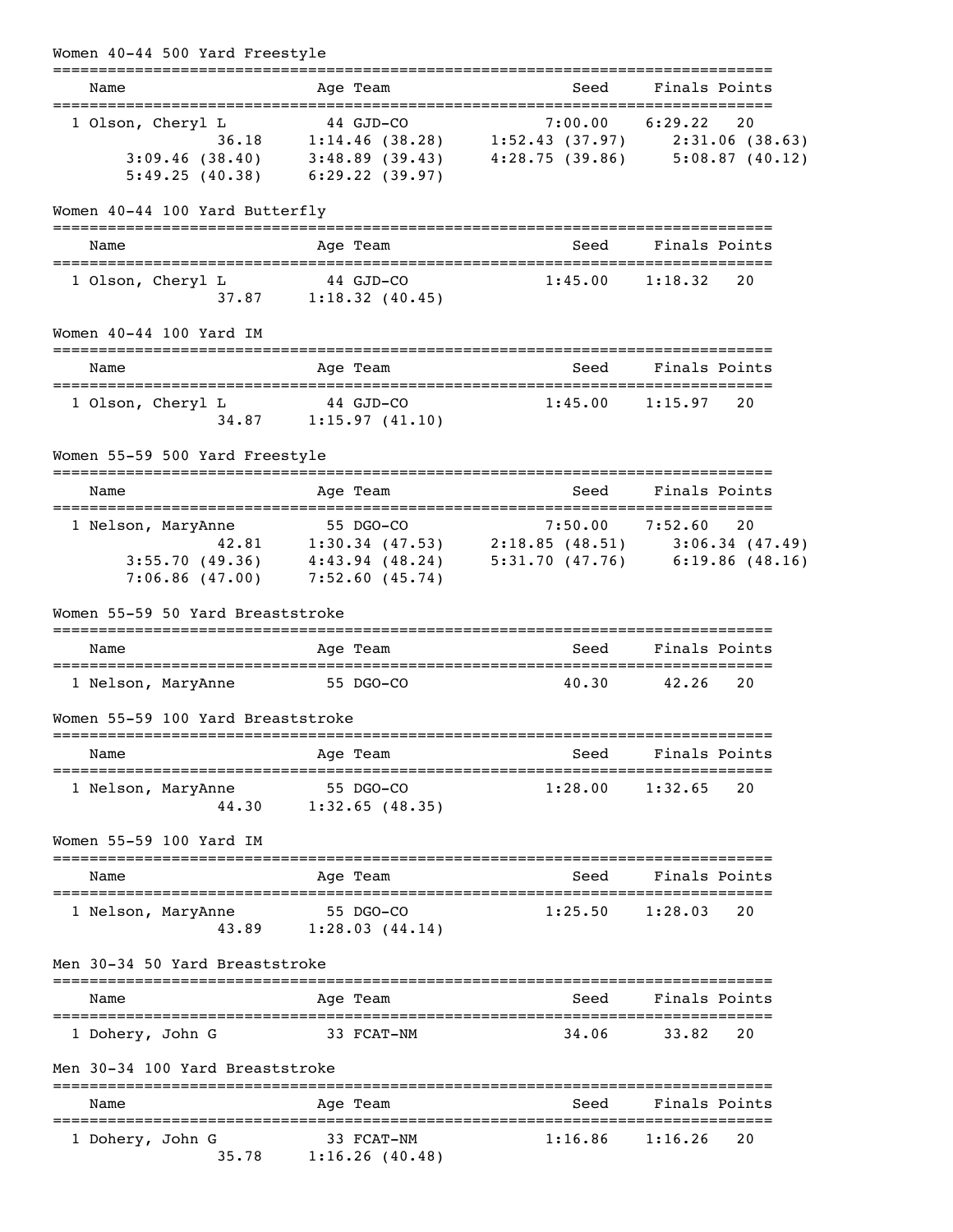| Men 30-34 100 Yard IM                                                                        |                                           |                                                                                                         |                                  |    |
|----------------------------------------------------------------------------------------------|-------------------------------------------|---------------------------------------------------------------------------------------------------------|----------------------------------|----|
| Name                                                                                         | Age Team                                  |                                                                                                         | Seed Finals Points               |    |
| 1 Dohery, John G                                                                             | 33 FCAT-NM<br>$35.26$ 1:12.99 (37.73)     | $1:17.06$ $1:12.99$                                                                                     |                                  | 20 |
| Men 35-39 100 Yard Freestyle                                                                 |                                           |                                                                                                         |                                  |    |
| Name                                                                                         | Age Team                                  | Seed                                                                                                    | Finals Points                    |    |
| 1 Keever, Nate                                                                               | 39 GJD-CO<br>28.09 58.31 (30.22)          | 59.00                                                                                                   | 58.31                            | 20 |
| Men 35-39 200 Yard Freestyle                                                                 |                                           |                                                                                                         |                                  |    |
| Name                                                                                         | Age Team                                  | Seed                                                                                                    | Finals Points                    |    |
| 1 Keever, Nate                                                                               | 39 GJD-CO                                 | 39 GJD-CO<br>30.58 1:04.05 (33.47) 1:38.29 (34.24) 2:12.59 (34.30)                                      |                                  |    |
| Men 35-39 50 Yard Breaststroke                                                               |                                           |                                                                                                         |                                  |    |
| Name                                                                                         | Age Team                                  | Seed                                                                                                    | Finals Points                    |    |
| 1 Keever, Nate                                                                               | 39 GJD-CO                                 | 32.50                                                                                                   | 32.27                            | 20 |
| Men 35-39 100 Yard Breaststroke                                                              |                                           |                                                                                                         |                                  |    |
| Name                                                                                         | Age Team                                  | Seed                                                                                                    | Finals Points                    |    |
| 1 Keever, Nate                                                                               | $39$ $GJD$ $-CO$<br>34.04 1:11.21 (37.17) | $1:10.00$ $1:11.21$                                                                                     |                                  | 20 |
| Men 40-44 500 Yard Freestyle                                                                 |                                           |                                                                                                         |                                  |    |
| Name                                                                                         | Age Team                                  |                                                                                                         | Seed Finals Points               |    |
| 1 Joyner, Thomas<br>$2:54.08$ (35.86) 3:29.84 (35.76)<br>$5:16.63$ (35.42) $5:51.21$ (34.58) | 40 DGO-CO                                 | 6:01.84<br>$32.02$ 1:06.75 (34.73) 1:42.23 (35.48) 2:18.22 (35.99)<br>$4:05.63(35.79)$ $4:41.21(35.58)$ | 5:51.21                          | 20 |
| Men 40-44 50 Yard Backstroke                                                                 |                                           |                                                                                                         |                                  |    |
| Name                                                                                         | Age Team                                  | Seed                                                                                                    | Finals Points                    |    |
| 1 Joyner, Thomas                                                                             | 40 DGO-CO                                 | 30.70                                                                                                   | 31.63                            | 20 |
| Men 40-44 100 Yard Backstroke                                                                |                                           |                                                                                                         |                                  |    |
| Name                                                                                         | Age Team                                  | Seed                                                                                                    | Finals Points                    |    |
| 1 Joyner, Thomas                                                                             | 40 DGO-CO<br>33.26 1:06.70 (33.44)        | 1:05.68                                                                                                 | 1:06.70                          | 20 |
| Men 40-44 50 Yard Butterfly                                                                  |                                           |                                                                                                         |                                  |    |
| Name                                                                                         | Age Team                                  | Seed                                                                                                    | Finals Points                    |    |
| 1 Joyner, Thomas                                                                             | 40 DGO-CO                                 | 28.80                                                                                                   | 29.55                            | 20 |
| Men 45-49 50 Yard Freestyle                                                                  |                                           |                                                                                                         |                                  |    |
| Name                                                                                         | Age Team                                  | ==================================<br>Seed                                                              | ===============<br>Finals Points |    |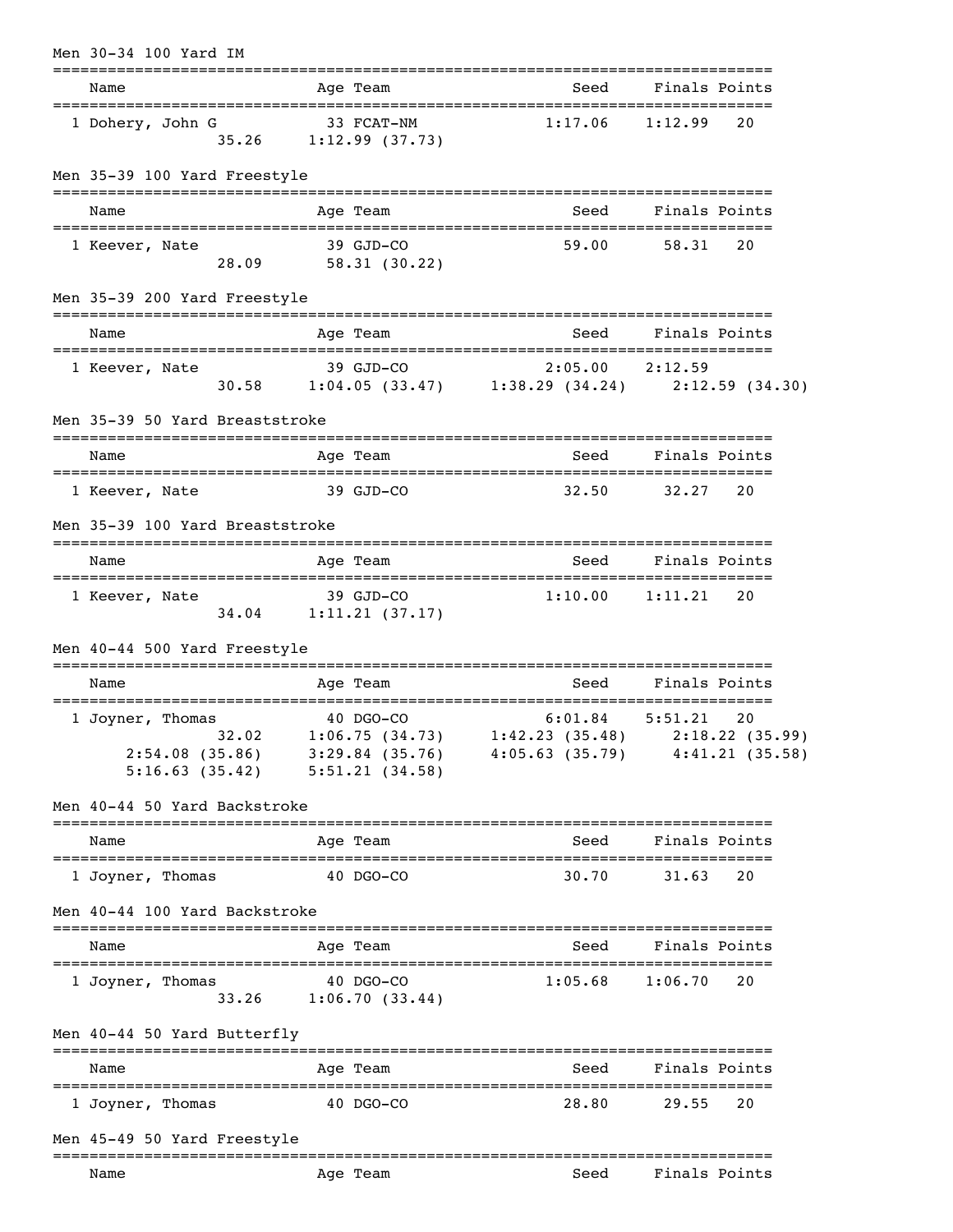| 1 Hayward, Ralph D<br>2 Lenhart, Ed                        |           | 45 MMM-CO<br>48 GVW-CO                        | 27.50<br>30.00                                 | 25.42<br>31.70              | 20<br>17             |
|------------------------------------------------------------|-----------|-----------------------------------------------|------------------------------------------------|-----------------------------|----------------------|
| Men 45-49 100 Yard Freestyle                               |           |                                               |                                                |                             |                      |
| Name                                                       |           | Age Team                                      | Seed                                           |                             | Finals Points        |
| 1 McCarty, Dave<br>27.33                                   |           | 47 GJD-CO<br>56.55(29.22)                     | 56.80                                          | 56.55                       | 20                   |
| Men 45-49 50 Yard Breaststroke                             |           |                                               |                                                |                             |                      |
| Name                                                       |           | Age Team                                      | Seed                                           |                             | Finals Points        |
| 1 Hayward, Ralph D                                         |           | 45 MMM-CO                                     | 31.50                                          | 31.24                       | 20                   |
| Men 45-49 100 Yard Breaststroke                            |           | -------------                                 |                                                |                             |                      |
| Name                                                       |           | Age Team                                      | Seed                                           | Finals Points               |                      |
| 1 Hayward, Ralph D<br>32.39                                |           | 45 MMM-CO<br>1:08.83(36.44)                   | 1:09.40                                        | 1:08.83                     | 20                   |
| 2 Cary, Jim D<br>39.24                                     |           | 45 MMM-CO<br>1:22.14(42.90)                   | 1:15.00                                        | 1:22.14                     | 17                   |
| Men 45-49 50 Yard Butterfly                                |           |                                               |                                                |                             |                      |
| Name                                                       |           | Age Team                                      | Seed                                           |                             | Finals Points        |
| 1 Lenhart, Ed                                              |           | 48 GVW-CO                                     | 38.00                                          | 38.06                       | 20                   |
| Men 45-49 100 Yard IM                                      |           | ==========                                    |                                                |                             |                      |
| Name                                                       |           | Aqe Team                                      | Seed                                           | Finals Points               |                      |
| 1 McCarty, Dave<br>32.52                                   |           | 47 GJD-CO<br>$1:05.58$ (33.06)                | 1:05.80                                        | 1:05.58                     | 20                   |
| Men 45-49 200 Yard IM                                      |           | ============                                  | .=================================             |                             |                      |
| Name                                                       |           | Age Team                                      | Seed                                           |                             | Finals Points        |
| 1 Cary, Jim D<br>36.85                                     |           | 45 MMM-CO                                     | 2:50.98<br>$1:25.18$ (48.33) $2:13.12$ (47.94) | 2:54.76                     | 20<br>2:54.76(41.64) |
| Men 50-54 50 Yard Freestyle                                |           |                                               |                                                |                             |                      |
| Name                                                       |           | Age Team                                      | Seed                                           |                             | Finals Points        |
| 1 Stehlen, Ed H<br>2 Wiesner, Paul D<br>3 Maxted, Geroge H | 52 MMM-CO | 50 GVW-CO<br>54 DGO-CO                        | 25.50<br>25.39<br>28.00                        | 25.52<br>27.09<br>28.67     | 20<br>17<br>16       |
| Men 50-54 100 Yard Freestyle                               |           |                                               |                                                |                             |                      |
| Name<br>=================================                  |           | Age Team                                      | Seed<br>---------------------                  | Finals Points<br>---------- |                      |
| 1 Maxted, Geroge H                                         |           | 54 DGO-CO                                     | 1:02.00                                        | 1:01.01                     | 20                   |
| 29.36<br>2 Wiesner, Paul D<br>30.57                        |           | 1:01.01(31.65)<br>52 MMM-CO<br>1:02.41(31.84) | 56.57                                          | 1:02.41                     | 17                   |
| 3 Curry, Kevin M<br>30.21                                  |           | 53 DGO-CO<br>$1:03.68$ (33.47)                | 1:10.00                                        | 1:03.68                     | 16                   |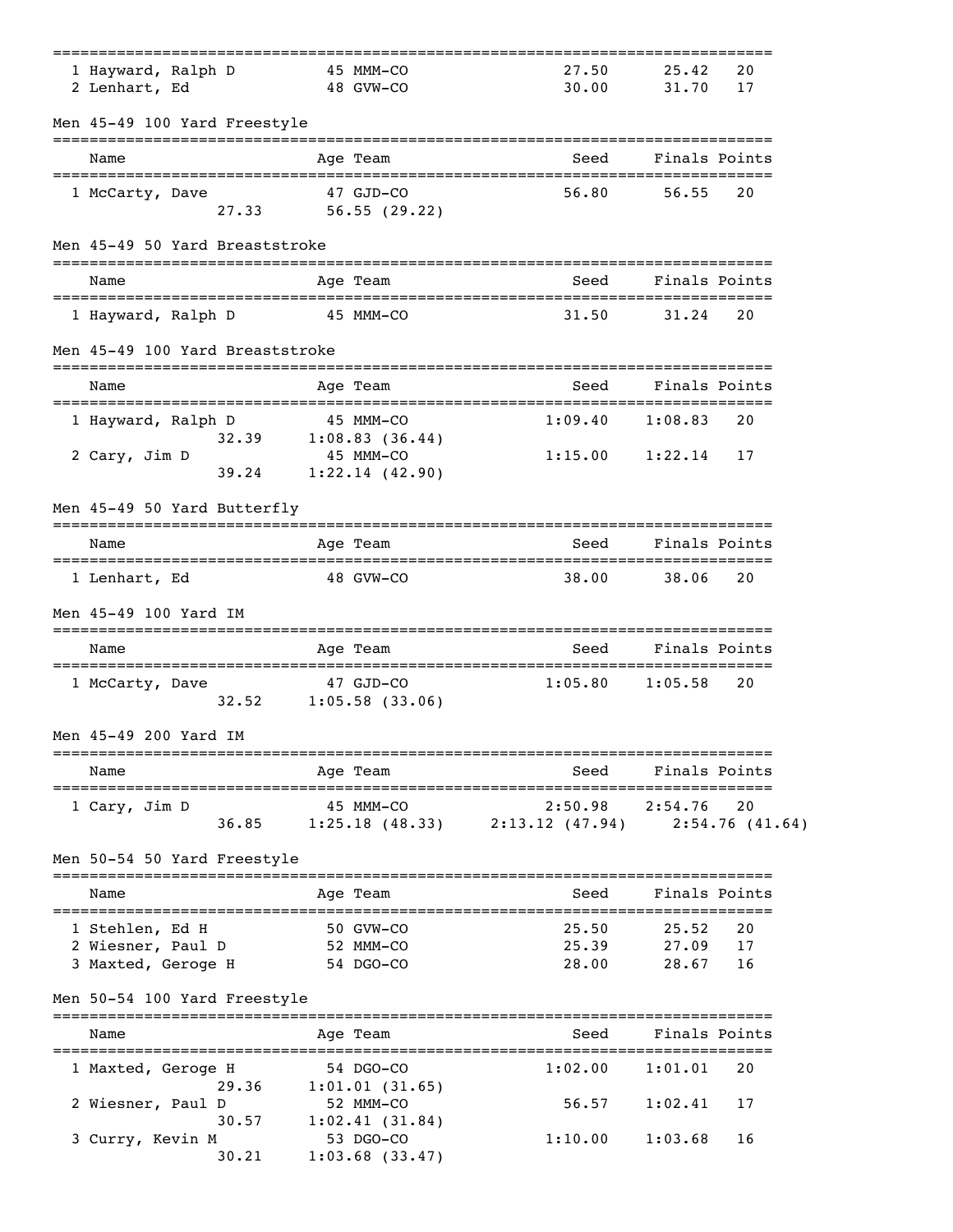| Men 50-54 200 Yard Freestyle                     |                                                                                                                                                                                        |                              | ===============================                                                                    |
|--------------------------------------------------|----------------------------------------------------------------------------------------------------------------------------------------------------------------------------------------|------------------------------|----------------------------------------------------------------------------------------------------|
| Name                                             | Age Team                                                                                                                                                                               | Seed                         | Finals Points                                                                                      |
| 1 Curry, Kevin M<br>2 Ryan, Dave                 | 53 DGO-CO<br>53 MMM-CO                                                                                                                                                                 | 2:30.00<br>$3:35.00$ 2:30.83 | 2:29.42<br>1:14.34 ( ) 1:53.39 (39.05) 2:29.42 (36.03)                                             |
| 32.47<br>3 Wiesner, Paul D<br>36.33              | 52 MMM-CO                                                                                                                                                                              | $2:05.00$ $2:30.85$          | 1:11.03 (38.56) 1:52.45 (41.42) 2:30.83 (38.38)<br>1:13.95 (37.62) 1:53.20 (39.25) 2:30.85 (37.65) |
| Men 50-54 500 Yard Freestyle                     |                                                                                                                                                                                        |                              |                                                                                                    |
| Name                                             | Age Team                                                                                                                                                                               | Seed                         | Finals Points                                                                                      |
| 1 Ryan, Dave                                     | 53 MMM-CO<br>36.48 1:19.12 (42.64) 2:03.61 (44.49) 2:48.90 (45.29)<br>3:33.22 (44.32) $4:17.48$ (44.26) $5:03.01$ (45.53) $5:46.80$ (43.79)<br>$6:30.99$ $(44.19)$ $7:15.52$ $(44.53)$ | NΤ                           | 7:15.52<br>20                                                                                      |
| Men 50-54 100 Yard Backstroke                    | -----------                                                                                                                                                                            |                              |                                                                                                    |
| Name                                             | Age Team                                                                                                                                                                               | Seed                         | Finals Points                                                                                      |
| 1 Wiesner, Paul D                                | 52 MMM-CO<br>39.67 1:22.08 (42.41)                                                                                                                                                     | 1:11.73                      | 20<br>1:22.08                                                                                      |
| Men 50-54 50 Yard Breaststroke                   |                                                                                                                                                                                        |                              |                                                                                                    |
| Name                                             | Age Team                                                                                                                                                                               | Seed                         | Finals Points                                                                                      |
| 1 Ryan, Dave                                     | 53 MMM-CO                                                                                                                                                                              | 45.00                        | 41.77<br>20                                                                                        |
| Men 50-54 100 Yard Breaststroke                  |                                                                                                                                                                                        |                              |                                                                                                    |
| Name                                             | Age Team                                                                                                                                                                               | Seed                         | Finals Points                                                                                      |
| 1 Stehlen, Ed H                                  | 50 GVW-CO<br>$37.25$ 1:17.08 (39.83)                                                                                                                                                   | 1:17.50                      | 1:17.08<br>20                                                                                      |
| Men 50-54 50 Yard Butterfly                      |                                                                                                                                                                                        |                              |                                                                                                    |
| Name                                             | Age Team                                                                                                                                                                               | Seed                         | Finals Points                                                                                      |
| 1 Maxted, Geroge H                               | 54 DGO-CO                                                                                                                                                                              | 33.00                        | 36.05<br>20                                                                                        |
| Men 50-54 100 Yard IM                            |                                                                                                                                                                                        |                              |                                                                                                    |
| Name                                             | Age Team                                                                                                                                                                               | Seed                         | Finals Points                                                                                      |
| 1 Curry, Kevin M<br>34.71<br>-- Maxted, Geroge H | 53 DGO-CO<br>$1:14.86$ (40.15)<br>54 DGO-CO                                                                                                                                            | 1:16.00<br>1:08.00           | 1:14.86<br>20<br>DQ                                                                                |
| 39.11<br>Men 50-54 200 Yard IM                   | DQ $(44.16)$                                                                                                                                                                           |                              |                                                                                                    |
| Name                                             | Age Team                                                                                                                                                                               | Seed                         | Finals Points                                                                                      |
| 1 Stehlen, Ed H                                  | 50 GVW-CO<br>30.10 1:09.70 (39.60) 1:53.26 (43.56) 2:28.32 (35.06)                                                                                                                     | 2:30.50                      | 2:28.32<br>20                                                                                      |
| Men 55-59 50 Yard Freestyle                      |                                                                                                                                                                                        |                              |                                                                                                    |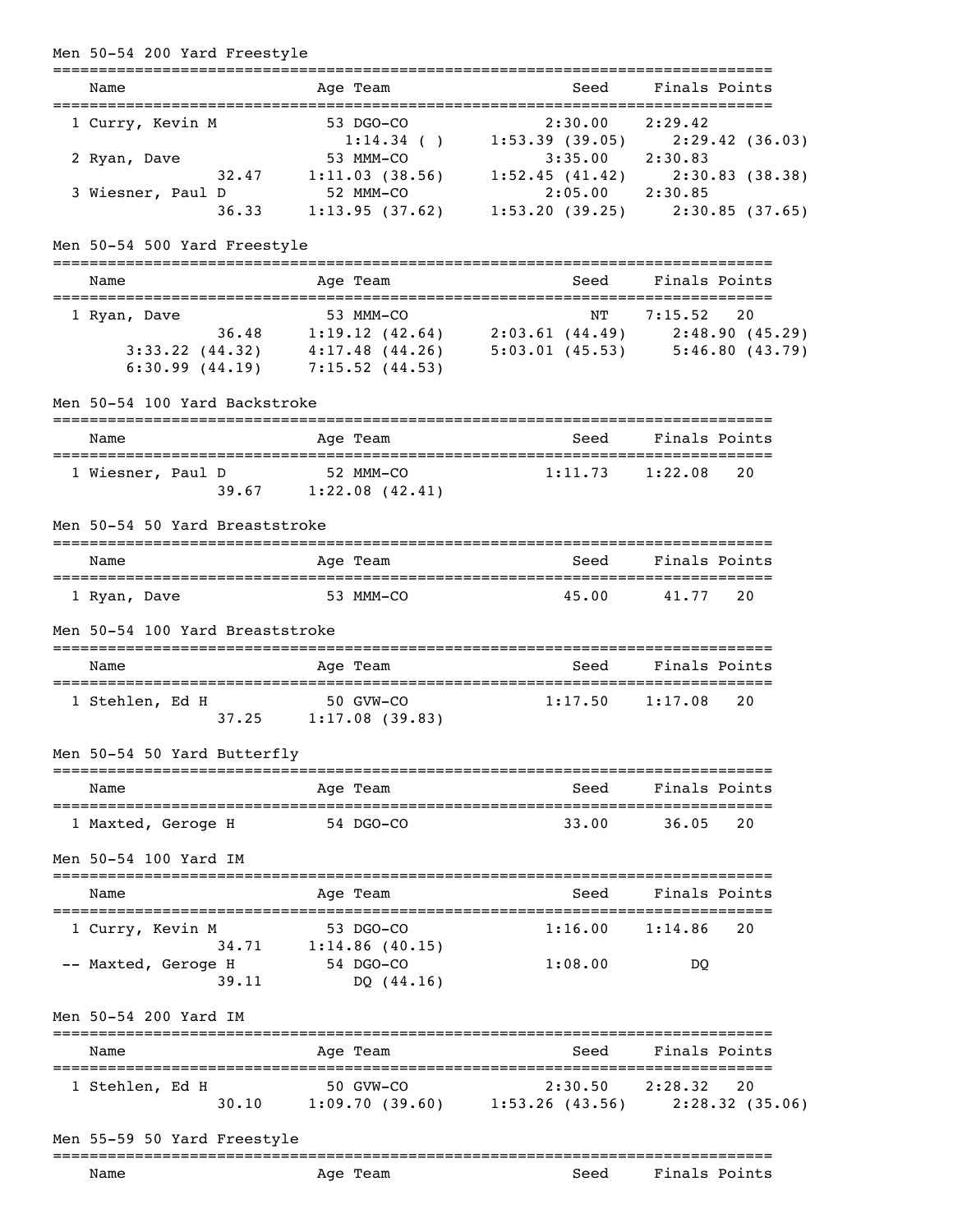| 1 Kreidler, Lee W                                             | 58 GJD-CO     |                                                    | 38.00                                                                              | 37.73         | 20                      |
|---------------------------------------------------------------|---------------|----------------------------------------------------|------------------------------------------------------------------------------------|---------------|-------------------------|
| Men 55-59 50 Yard Backstroke                                  | ------------- |                                                    |                                                                                    |               |                         |
| Name                                                          |               | Age Team                                           | Seed                                                                               | Finals Points |                         |
| 1 Kreidler, Lee W                                             | 58 GJD-CO     |                                                    | 48.00                                                                              | 46.74         | 20                      |
| Men 55-59 100 Yard Backstroke                                 |               |                                                    |                                                                                    |               |                         |
| Name                                                          |               | Age Team                                           | Seed                                                                               | Finals Points |                         |
| 1 Kreidler, Lee W                                             |               | 58 GJD-CO<br>49.98 1:47.03 (57.05)                 | 1:40.00                                                                            | 1:47.03       | 20                      |
| Men 55-59 50 Yard Breaststroke                                |               | ======                                             |                                                                                    |               |                         |
| Name                                                          |               | Age Team                                           | Seed                                                                               | Finals Points |                         |
| 1 Kreidler, Lee W                                             | 58 GJD-CO     |                                                    | 48.00                                                                              | 43.58         | 20                      |
| Men 60-64 50 Yard Butterfly                                   |               |                                                    |                                                                                    |               |                         |
| Name                                                          |               | Age Team                                           | Seed                                                                               | Finals Points |                         |
| 1 Nance, Bill Z                                               | 60 MMM-CO     |                                                    | 31.17                                                                              | 32.58         | 20                      |
| Men 60-64 200 Yard IM                                         |               |                                                    |                                                                                    |               |                         |
| Name                                                          |               | Age Team                                           | Seed                                                                               | Finals Points |                         |
| 1 Nance, Bill Z                                               |               | 60 MMM-CO                                          | $2:55.84$ $3:02.59$<br>34.30 1:24.17 (49.87) 2:20.98 (56.81) 3:02.59 (41.61)       |               | 20                      |
| Men 70-74 50 Yard Freestyle                                   |               |                                                    |                                                                                    |               |                         |
| Name                                                          |               | Age Team                                           | Seed                                                                               | Finals Points |                         |
| 1 Clifton, Roger                                              | :=========    | 70 Unattached                                      | ==============================<br>29.00                                            | 29.49         | 20                      |
| Men 70-74 100 Yard Freestyle                                  |               |                                                    |                                                                                    |               |                         |
| Name                                                          |               | Age Team                                           | Seed                                                                               | Finals Points |                         |
| 1 Clifton, Roger<br>31.30                                     |               | 70 Unattached<br>1:04.59(33.29)                    | 1:10.00                                                                            | 1:04.59       | 20                      |
| Men 70-74 200 Yard Freestyle<br>============================= |               |                                                    |                                                                                    |               |                         |
| Name                                                          |               | Age Team                                           | Seed                                                                               | Finals Points |                         |
| -- Clifton, Roger                                             |               | 70 Unattached                                      | 2:50.00                                                                            | DO            |                         |
| Men 70-74 500 Yard Freestyle                                  |               |                                                    |                                                                                    |               |                         |
| Name                                                          |               | Age Team                                           | Seed                                                                               | Finals Points |                         |
| 1 Clifton, Roger<br>$3:37.84$ (46.02)<br>6:39.61(44.99)       |               | 70 Unattached<br>4:23.68(45.84)<br>7:21.92 (42.31) | 8:00.00<br>38.03 1:21.16 (43.13) 2:06.40 (45.24) 2:51.82 (45.42)<br>5:08.83(45.15) | 7:21.92       | 20<br>$5:54.62$ (45.79) |

## Mixed 18+ 200 Yard Freestyle Relay

===============================================================================